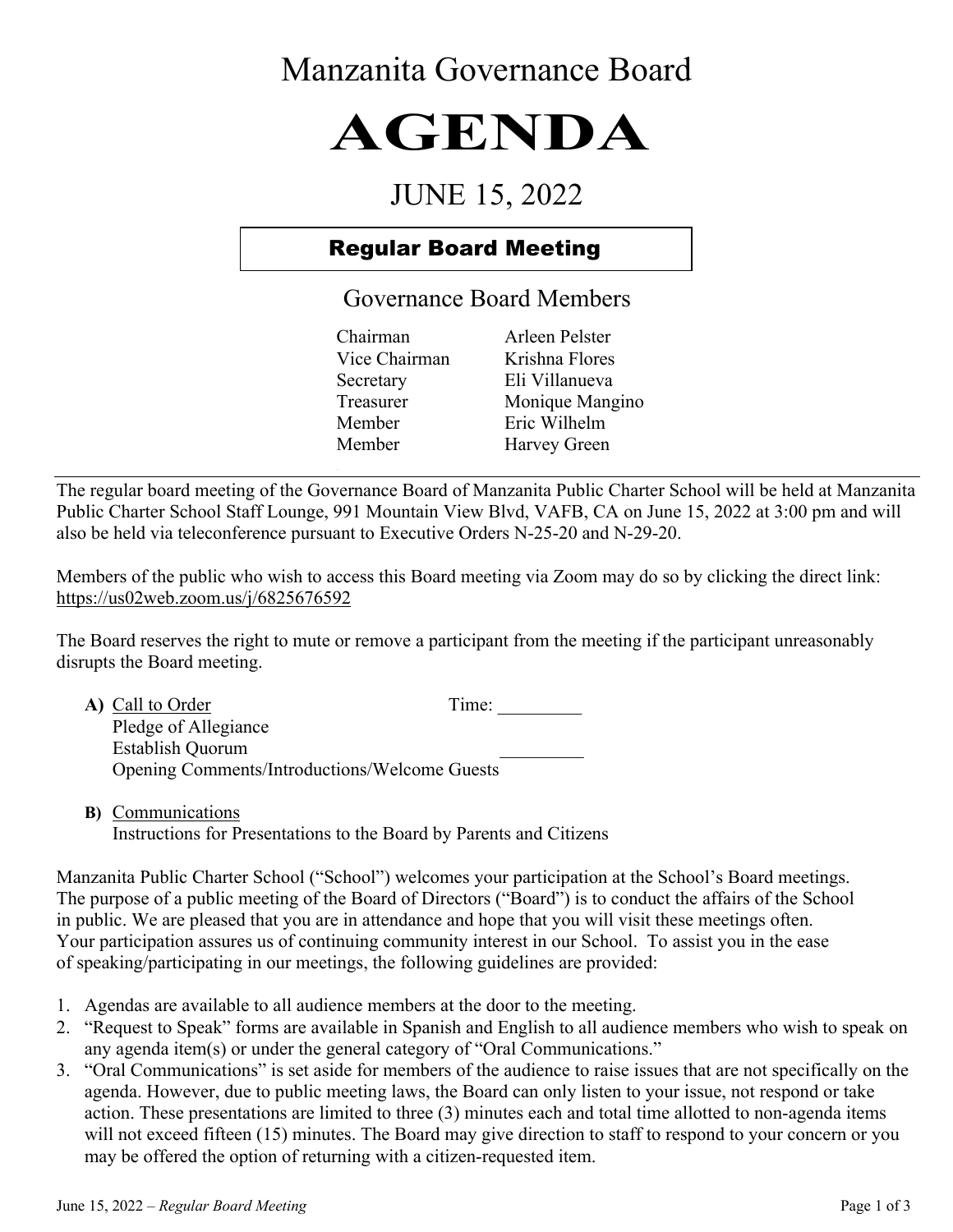- 4. With regard to items that are on the agenda, you may specify that agenda item on your request form and you will be given an opportunity to speak for up to three (3) minutes when the Board discusses that item.
- 5. When addressing the Board, speakers are requested to state their name and address from the podium and adhere to the time limits set forth.
- 6. A member of the public requiring an interpreter will be provided six (6) minutes for public in accordance with section 54954.3 of the Government Code.

Any public records relating to an agenda item for an open session of the Board meeting which are distributed to all, or a majority of all, of the Board members shall be available for public inspection at 991 Mountain View Blvd, VAFB, CA.

In compliance with the Americans with Disabilities Act (ADA) and upon request, the School may furnish reasonable auxiliary aids and services to qualified individuals with disabilities. Individuals who require appropriate alternative modification of the agenda in order to participate in Board meetings are invited to contact the Director's office.

C) Adjourn to Closed Session Time:

*The Governing Board will consider and may act upon the following items in closed session. Any action taken will be reported publicly upon reconvening to open session.*

- 1. Conference with Legal Counsel Anticipated Litigation Significant exposure to litigation pursuant to paragraph (2) of subdivision (d) of Section 54956.9. (One case)
- 2. Public Employment: New Hire a. Certificated Employees (2)

**D)** Reconvene to Open Session Time:

**E)** Public Report on Action Taken in Closed Session (includes the vote or abstention of every member present)

- **F)** Reports
	- 1. Superintendent/Principal's Report
		- a. Enrollment Report (Attachment A)
		- b. Prop 51 PSMI Update (Attachment B)
		- c. Open House
		- c. Open nouse<br>d.  $6<sup>th</sup>$  Grade Promotion Ceremony
		- e. Safety Update
- **G)** Consent Agenda Items

Motion: \_\_\_\_\_\_\_ Second: \_\_\_\_\_\_ Vote: \_\_\_\_\_

- 1. Approval of Meeting Minutes for the Regular Board Meeting on May 18, 2022. (Attachment C)
- 2. Approval of Check Detail, Deposit Detail and Unpaid Bills. (Attachment D) (Nancy Dow)
- 3. Employee Handbook (Attachment E) (Suzanne Nicastro)
- 4. Updated Board Meeting Schedule Time 2022-2023 (Attachment F) (Suzanne Nicastro)
- **H)** Items Scheduled for Action/Consideration
	- 1. Discussion and Approval of the 2022-2023 Local Education Agency Budget (LEA). (Attachment G) (Suzanne Nicastro) (Nancy Dow)

Motion: \_\_\_\_\_\_\_\_ Second: \_\_\_\_\_\_ Vote: \_\_\_\_\_